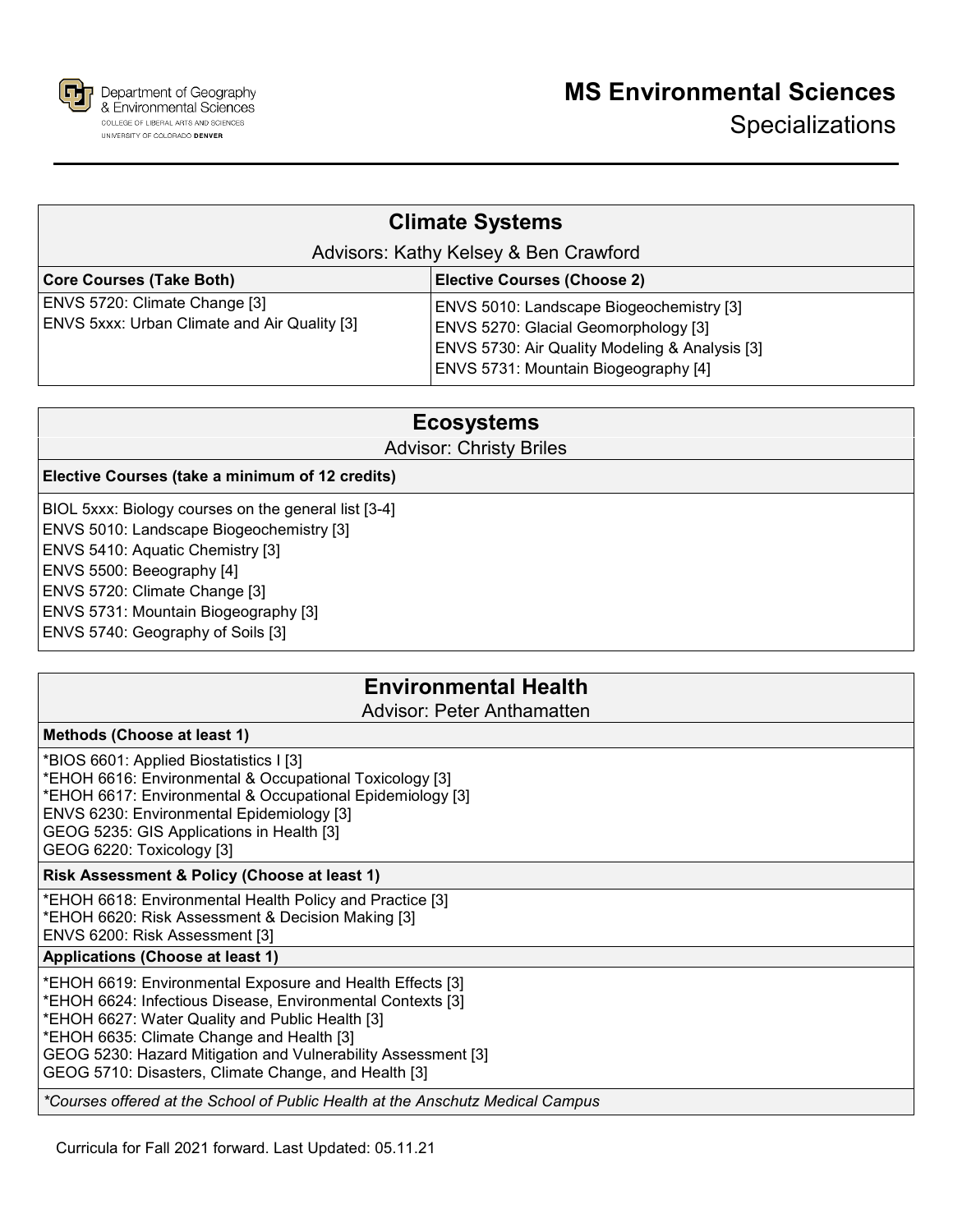| <b>Environmental Science Education</b>     |                                                                       |
|--------------------------------------------|-----------------------------------------------------------------------|
| Advisor: Bryan Wee                         |                                                                       |
| <b>Core Courses (Take Both)</b>            | <b>Elective Courses (Choose 2)</b>                                    |
| ENVS 5650: Environmental Education [3]     | <b>ENVS 5xxx: Environmental Science Communication [3]</b>             |
| GEOG 5150: Place, Landscape, & Meaning [3] | GEOG 5300: Children's Geographies [3]                                 |
|                                            | GEOG 5440: Science, Policy & Environment [3]                          |
|                                            | GEOG 5995: Travel Study: China (Sustainability along the Yangtze) [4] |
|                                            | GEOG 5995: Travel Study: Singapore [4]                                |
|                                            | SCED 5340: Equity & Culture in Science Education [3]                  |

| <b>Environmental Science, Policy &amp; Management</b><br>Advisors: Gregory Simon & Rafael Moreno                        |                                                                                                                                                                                                                                                                                                                                                                                                                                                                                                                                                                                                                                                                                                                                                                                                                                                                                         |
|-------------------------------------------------------------------------------------------------------------------------|-----------------------------------------------------------------------------------------------------------------------------------------------------------------------------------------------------------------------------------------------------------------------------------------------------------------------------------------------------------------------------------------------------------------------------------------------------------------------------------------------------------------------------------------------------------------------------------------------------------------------------------------------------------------------------------------------------------------------------------------------------------------------------------------------------------------------------------------------------------------------------------------|
| <b>Core Courses (Take Both)</b>                                                                                         | <b>Elective Courses (Choose 2)</b>                                                                                                                                                                                                                                                                                                                                                                                                                                                                                                                                                                                                                                                                                                                                                                                                                                                      |
| GEOG 5265: Sustainability in Resource Management [3]<br>GEOG 5440: Science, Policy and the Environment [3]              | ENVS 5305: Water Quality and Resources [3]<br>ENVS 6200: Risk Assessment [3]<br>GEOG 5230: Hazard Mitigation and Vulnerability Assessment [3]<br>GEOG 5301: Population, Culture and Resources [3]<br>GEOG 5335: Contemporary Environmental Issues [3]<br>GEOG 5420: The Politics of Nature [3]<br>GEOG 5680: Urban Sustainability: Perspectives and Practice[3]<br>GEOG 5710: Disasters, Climate Change and Health [3]<br>GEOG 5990: Travel Study: Costa Rica (Sustainable Development<br>and Adaptive Resources Management) [4]<br>** GEOG 5995: Travel Study: China (Sustainability along the<br>Yangtze) [4]<br>**GEOG 5995: Travel Study: Singapore [4]<br>**GEOG 5990: Travel Study: Patagonia [4]<br>*PUAD 5631: Seminar in Environmental Policy and Politics [3]<br>*PUAD 5632: Seminar in Environmental Management [3]<br>*URPL 6500: Environmental Planning and Management [3] |
| *Students may take one non-GEOG/ENVS course from this list<br>** Only one Travel Study course may count for an elective |                                                                                                                                                                                                                                                                                                                                                                                                                                                                                                                                                                                                                                                                                                                                                                                                                                                                                         |

| <b>Sustainable Urban Agriculture</b>                                                                  |                                                                                                                                                                                                                                                                                                |
|-------------------------------------------------------------------------------------------------------|------------------------------------------------------------------------------------------------------------------------------------------------------------------------------------------------------------------------------------------------------------------------------------------------|
| Advisor: Amanda Weaver                                                                                |                                                                                                                                                                                                                                                                                                |
| <b>Core Courses (Take Both)</b>                                                                       | <b>Elective Courses (Choose 2)</b>                                                                                                                                                                                                                                                             |
| ENVS 5450: Urban Food & Agriculture [3]<br>ENVS 5460: Sustainable Urban Agriculture Field Study I [3] | ENVS 5470: Sustainable Urban Agriculture Field Study II [3]<br>GEOG 5060: Remote Sensing I [3]<br>GEOG 5085: GIS Applications for the Urban Environment [3]<br>GEOG 5235: GIS Applications in the Health Sciences [3]<br>GEOG 5640: Urban Geography [3]<br>GEOG 5680: Urban Sustainability [3] |